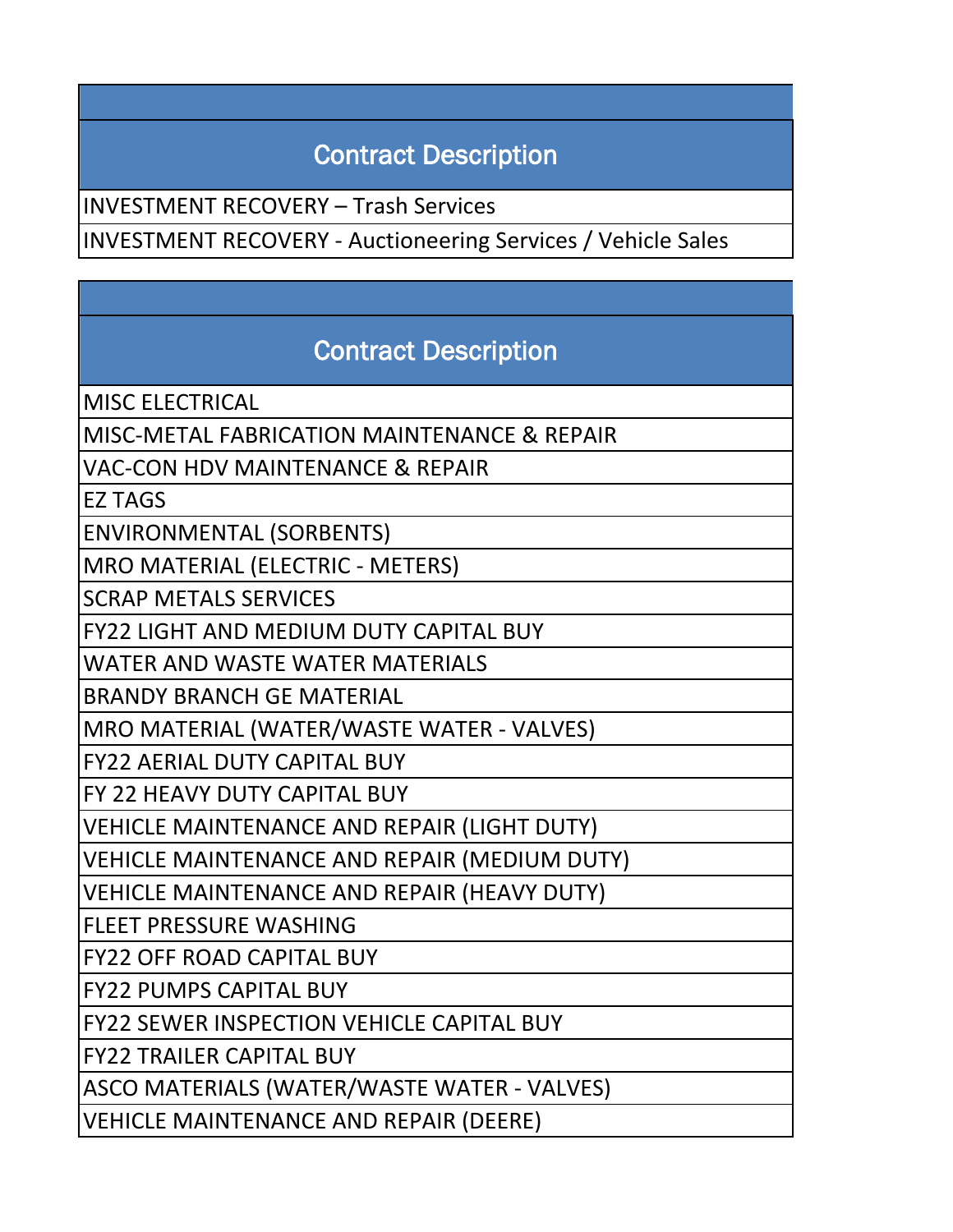VEHICLE MAINTENANCE AND REPAIR (KUBOTA)

FY22 FORKLIFT CAPITAL BUY

CONSUMER BATTERIES

VEHICLE MAINTENANCE AND REPAIR (AERIAL EQUIPMENT - ALTEC)

VEHICLE MAINTENANCE AND REPAIR (AERIAL EQUIPMENT - RING POWER)

MUTUAL AID AERIAL EQUIPMENT RENTAL AGREEMENT

UNDERGROUND CABLING

FUEL (GAS AND DIESEL FOR VEHICLES AND GENERATORS)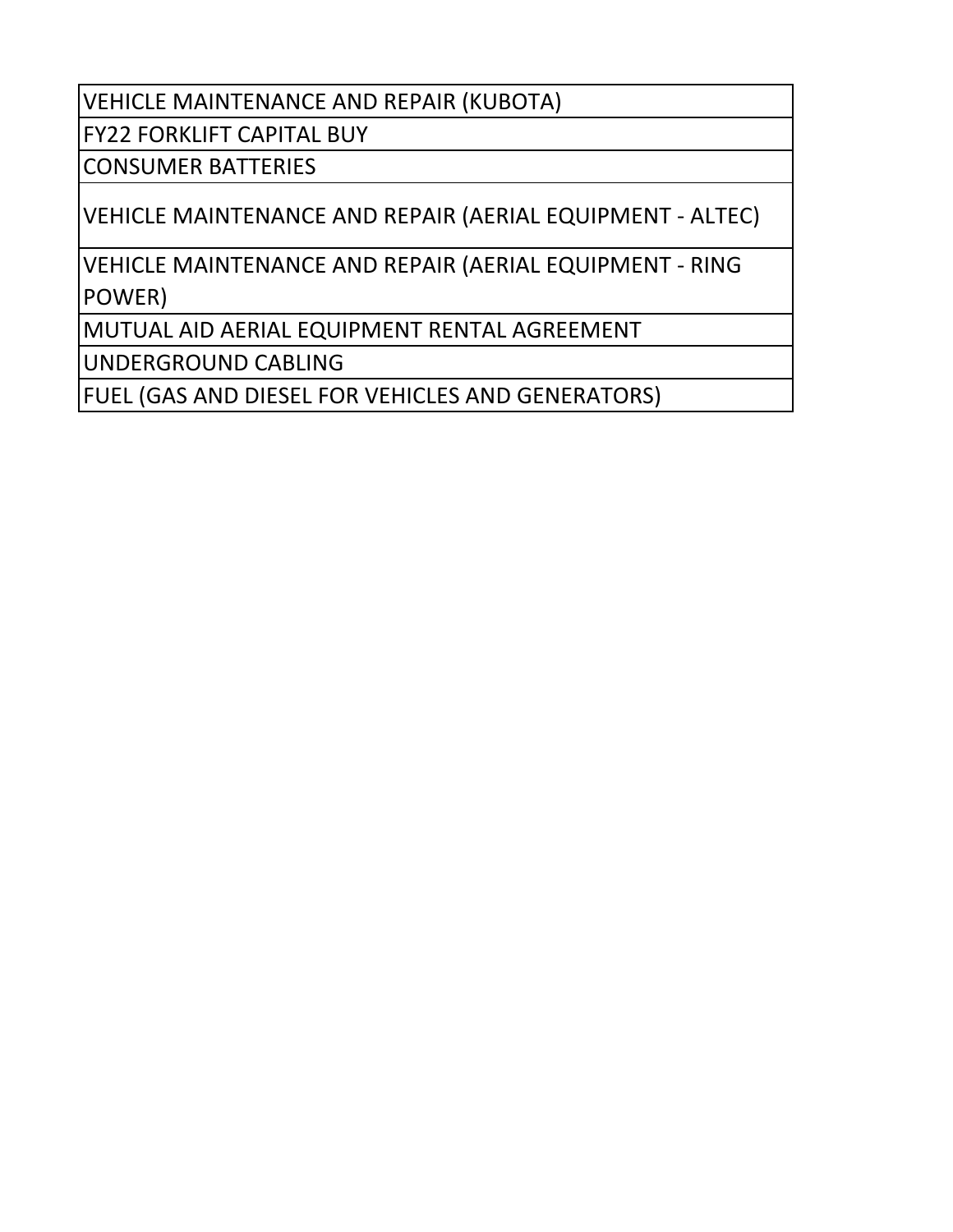| <b>JEA Operational Support FY21 Initiatives</b> |                      |                       |  |
|-------------------------------------------------|----------------------|-----------------------|--|
| <b>Commodity</b>                                | <b>Estimated</b>     | <b>Estimated Work</b> |  |
|                                                 | <b>Advertisement</b> | <b>Start</b>          |  |
| IR                                              | <b>July 2021</b>     | 9/16/2021             |  |
|                                                 | August 2021          | 11/6/2021             |  |

| <b>JEA Operational Support FY22 Initiatives</b> |                      |                       |
|-------------------------------------------------|----------------------|-----------------------|
| <b>Commodity</b>                                | <b>Estimated</b>     | <b>Estimated Work</b> |
|                                                 | <b>Advertisement</b> | <b>Start</b>          |
| Inventory                                       | August 2021          | 9/30/2021             |
| <b>Fleet Services</b>                           | August 2021          | 9/30/2021             |
| <b>Fleet Services</b>                           | August 2021          | 9/30/2021             |
| Inventory                                       | August 2021          | 12/5/2021             |
| Inventory                                       | August 2021          | 12/6/2021             |
| Inventory                                       | August 2021          | 12/31/2021            |
| <b>Investment Recovery</b>                      | August 2021          | 1/16/2022             |
| <b>Fleet Capital</b>                            | August 2021          | 11/29/2021            |
| Inventory                                       | August 2021          | 12/31/2021            |
| Inventory                                       | August 2021          | 1/31/2022             |
| Inventory                                       | September 2021       | 2/27/2022             |
| <b>Fleet Capital</b>                            | September 2021       | 1/13/2022             |
| <b>Fleet Capital</b>                            | September 2021       | 1/13/2022             |
| <b>Fleet Services</b>                           | October 2021         | 3/14/2022             |
| <b>Fleet Services</b>                           | October 2021         | 3/14/2022             |
| <b>Fleet Services</b>                           | October 2021         | 3/14/2022             |
| <b>Fleet Services</b>                           | October 2021         | 3/17/2022             |
| <b>Fleet Capital</b>                            | October 2021         | 1/29/2022             |
| <b>Fleet Capital</b>                            | October 2021         | 1/29/2022             |
| <b>Fleet Capital</b>                            | October 2021         | 1/29/2022             |
| <b>Fleet Capital</b>                            | October 2021         | 1/29/2022             |
| Inventory                                       | October 2021         | 4/4/2022              |
| <b>Fleet Services</b>                           | November 2021        | 5/15/2022             |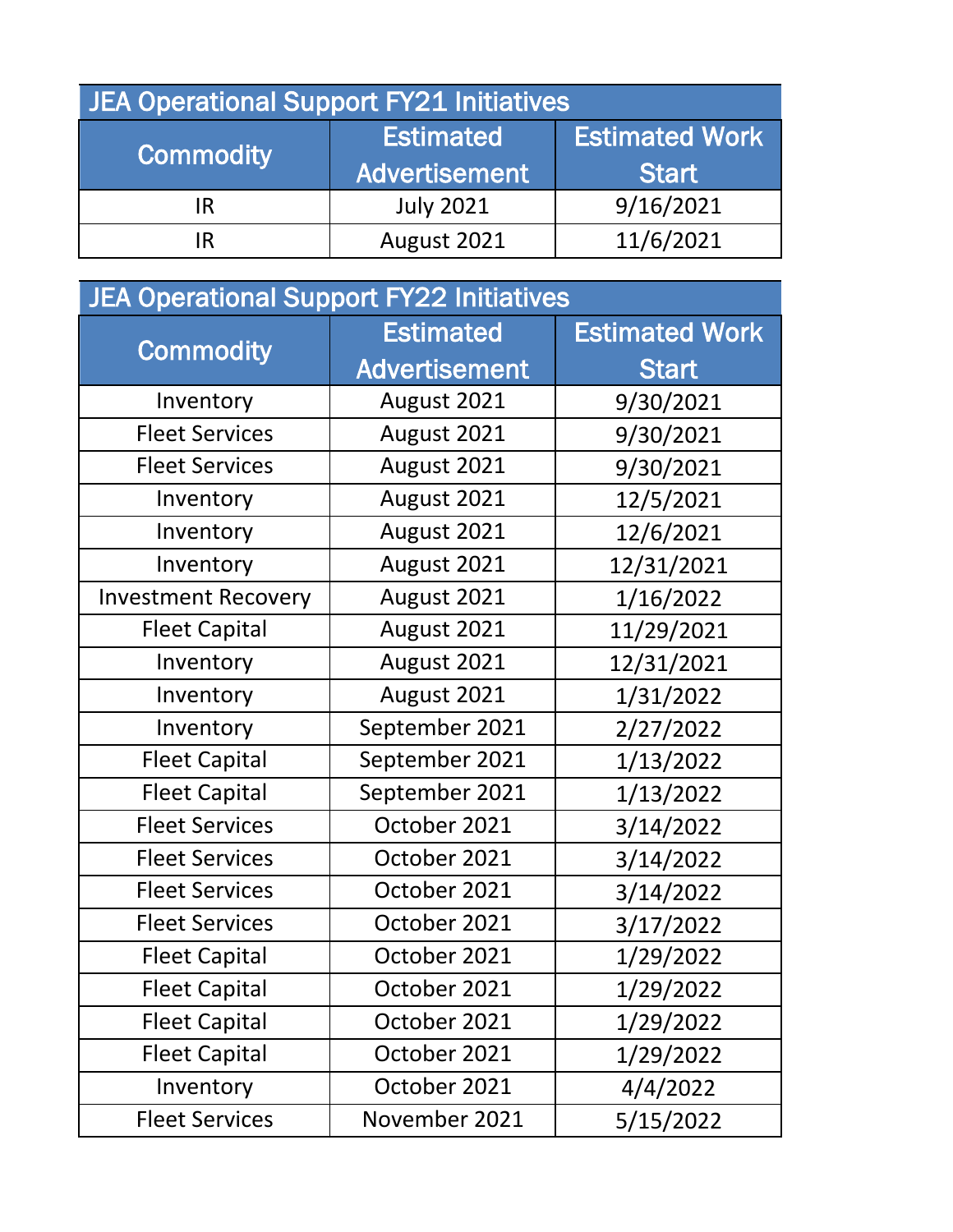| <b>Fleet Services</b> | November 2021 | 5/15/2022 |
|-----------------------|---------------|-----------|
| <b>Fleet Capital</b>  | November 2021 | 3/1/2022  |
| Inventory             | November 2021 | 4/30/2022 |
| <b>Fleet Services</b> | December 2021 | 5/31/2022 |
| <b>Fleet Services</b> | December 2021 | 5/31/2022 |
| <b>Fleet Services</b> | December 2021 | 5/31/2022 |
| Inventory             | December 2021 | 6/8/2022  |
| <b>Fleet Services</b> | December 2021 | 7/31/2022 |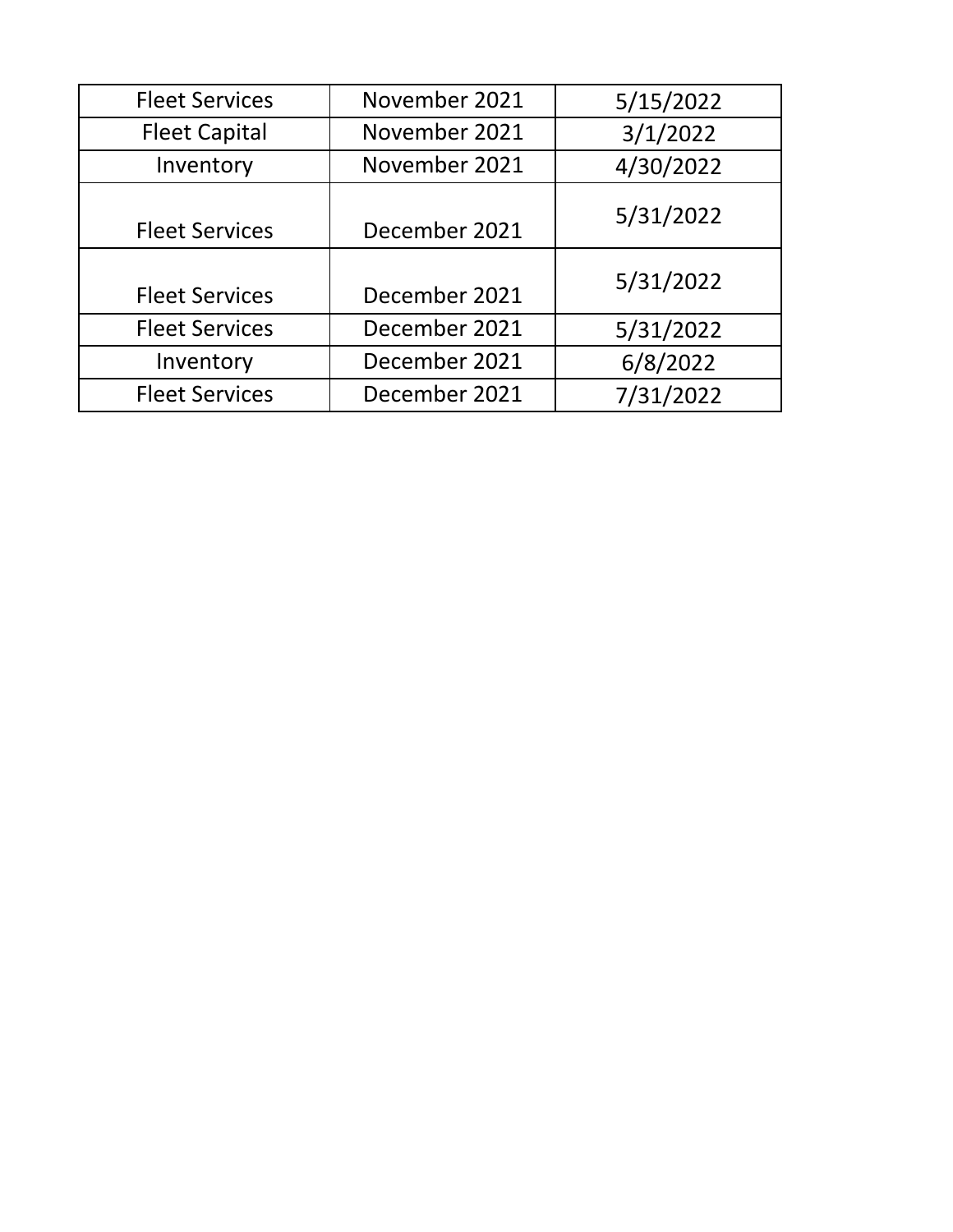| <b>Estimated</b>        | <b>Estimated Contract</b> |
|-------------------------|---------------------------|
| <b>Duration (Years)</b> | Value                     |
|                         | \$800,000 - \$1,000,000   |
|                         | $$1,000,000 - $2,000,000$ |

| <b>Estimated</b>        | <b>Estimated Contract</b> |
|-------------------------|---------------------------|
| <b>Duration (Years)</b> | <b>Value</b>              |
| 1                       | \$1,250,170.49            |
| 1                       | \$33,450.00               |
| 1                       | \$117,500.00              |
| 3                       | \$139,529.07              |
| 3                       | \$103,489.15              |
| 3                       | \$386,250.36              |
| 3                       | \$2,239,709.43            |
| $\mathbf 1$             | \$4,986,000.00            |
| $\overline{1}$          | \$4,776,285.60            |
| 3                       | \$336,852.00              |
| 3                       | \$83,407.67               |
| $\mathbf 1$             | \$2,997,000.00            |
| $\overline{1}$          | \$2,910,000.00            |
| 3                       | \$1,744,376.20            |
| 3                       | \$2,697,443.91            |
| 3                       | \$2,482,384.41            |
| 3                       | \$205,856.98              |
| 1                       | \$194,000.00              |
| 1                       | \$180,000.00              |
| 1                       | \$650,000.00              |
| 1                       | \$390,000.00              |
| 3                       | \$49,000.00               |
| 3                       | \$219,558.68              |